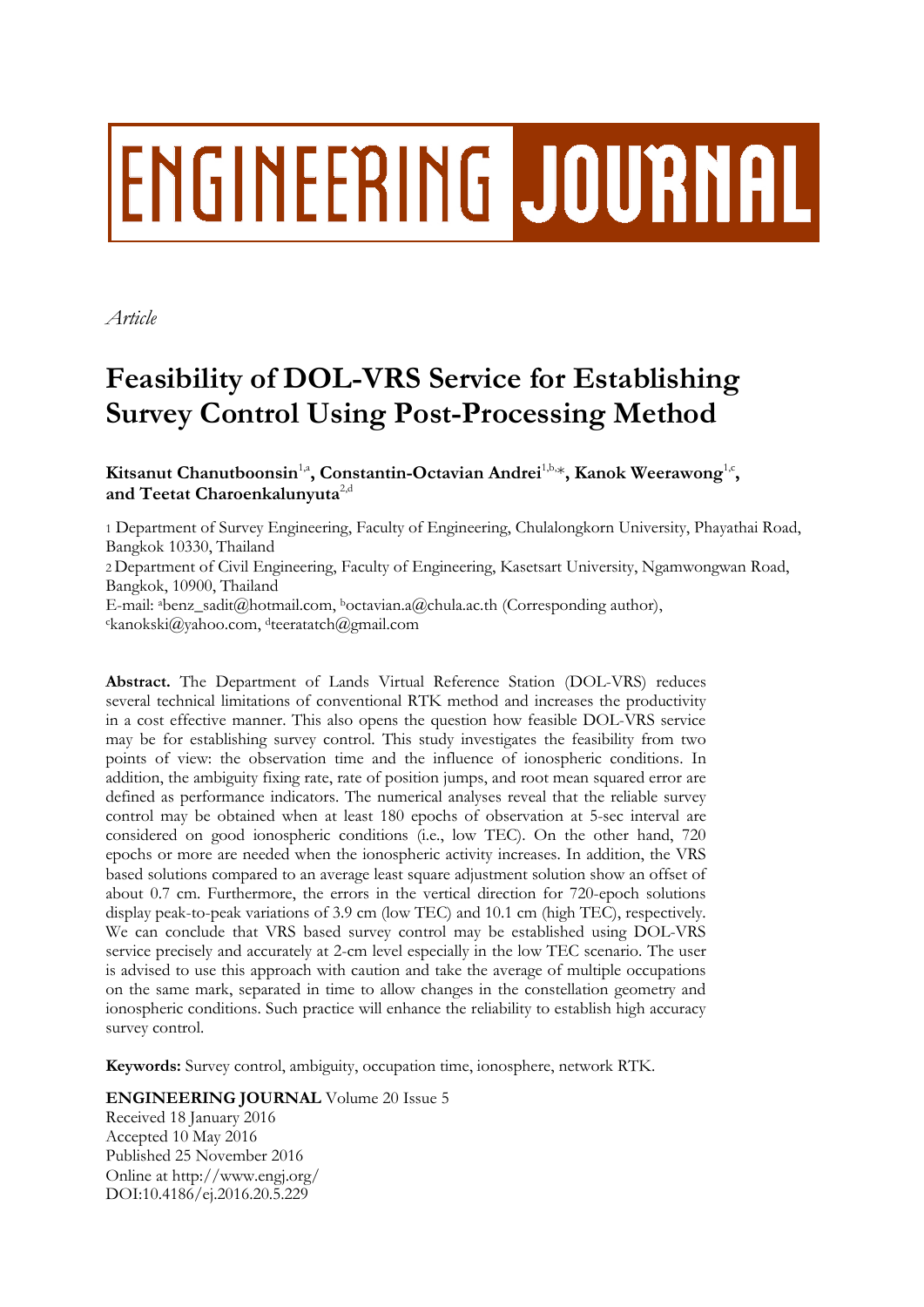# **1. Introduction**

GNSS (Global Navigation Satellite System) has been widely used for surveying in many fields because of its word-wide around the clock performance and availability. GNSS position fixes can be achieved in absolute and relative mode. Although in the last years significant algorithm development has been achieved for the absolute positioning, precision GNSS uses traditionally relative positioning. Relative positioning requires at least a pair of receivers. One receiver usually is placed at a known mark. The other receiver is placed at an unknown mark that needs to be surveyed. Using differential principles, the user can compute very precisely the spatial vector between the two receivers. Finally, the position of the unknown mark is determined as a function of the known mark and the vector between the two marks.

The conventional way to set up high accuracy survey control for geospatial applications is in post processing mode using relative positioning method and double differenced carrier phase algorithms. Apart of the rover, the user needs a second receiver to collect data simultaneously and at the same epoch rate at a known point. Virtual Reference Station (VRS) eliminates this requirement by creating synthetic observations for a non-physical, un-occupied, invisible reference station situated only few meters from the approximate location of the rover [1]. The VRS concept requires a network of GNSS reference stations continuously tracking satellite signals. The stations are connected to a control center that gathers information from all receivers. The control center analyses the raw observations, creates network specific corrections, and generates a Virtual Reference Station situated only a few meters apart from the rover's location. Finally, the control center sends raw correction data (i.e., modeled observations) to the rover. The rover uses the data as if it has come from a real reference station. VRS concept improves dramatically the performance of RTK [2].

Since 2008, the Department of Lands (DOL) has operated a network of Continuously Operating Reference Stations (CORSs) stations that enables for the first time in Bangkok area a network based RTK NRTK) service to support its cadastral surveying applications. The service implements a VRS concept based on a network of 11 CORS stations located mainly in the Central Thailand [3]. Such service reduces several technical limitations of conventional RTK method and increases the productivity in a cost effective manner. This also opens the question how feasible DOL-VRS service may be for establishing survey control.

The previous results on the performance of DOL-VRS network revealed that in general the horizontal positioning accuracy could be achieved within 4 cm when the ambiguity fixed solutions were available [4]. In addition, the study reported many positioning jumps and only 80% of the time ambiguity-fixed solutions. One possible explanation lies in the ionospheric activity and its associated bias on the GNSS satellite signals. Two previous studies support this assumption. One study reported that mean ionospheric height varies anomalous during the nighttime [5], whereas the other study [6] concluded that the local pre-midnight scintillation occurrence is inhibited by magnetic activity. In addition, several studies have shown that the ionospheric activity is more significant at low-latitude regions [7–9]. Furthermore, the effect of using a local ionospheric model was tested using one month of GPS observations [10]. The study confirmed that using such model increases NRTK performance. However, the ambiguity fixed solution could still not be obtained during periods of high ionospheric variations and irregularities.

Since many of the results referred to real-time analysis, this work aims to evaluate the feasibility of the service for establishing survey control using the post-processing method. Therefore, we define four relevant cases: low, medium, high, and extreme cases as function of total electron content (TEC) value. In addition, the ambiguity fixing rate, rate position jump, and root mean squared error are defined as performance indicators for various analyses.

The rest of the paper is organized as follows. Section 2 explains the methodology used in this work including data and software description, date selection procedure, and data processing strategy. Section 3 gives analyses, discussions, and interpretations of several testing results. Section 4 presents the conclusions of this study. In addition, the paper contains also an acknowledgment section and a list of references.

#### **2. Methodology**

In this section, we explain briefly what data and software was used in this study (section 2.1), how we select the testing dates (section 2.2), and how the data processing was carried out (section 2.3).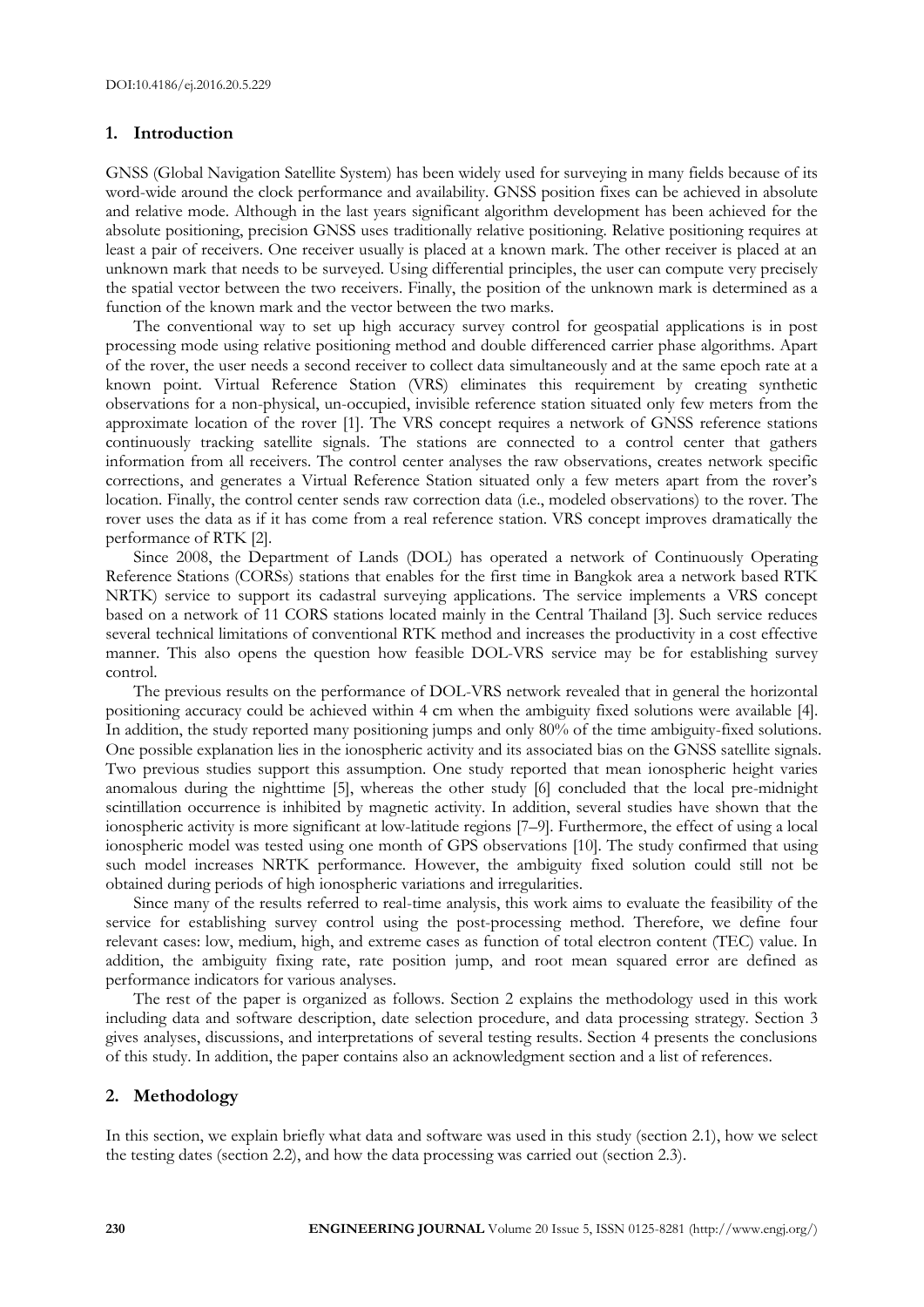

Fig. 1. General distribution of the CORS stations (left) and monumentation examples at the sites (right).

# **2.1. Data and Software**

GNSS raw data in RINEX format came from seven CORS stations (Fig. 1). Six CORS stations belong to DOL network. These stations allowed us to compute daily network solutions and to generate the VRS data for NRTK offline processing. All DOL stations are equipped with identical high-grade Trimble NetR5 receivers. The other station belongs to the Department of Public Works and Town & Country Planning (DPT). This station was assigned as a (static) rover station. At this station, GNSS data was collected using high-grade Leica GRX 1200 Pro receiver. Dual-frequency phase and code observations have been collected above a 5-degree cut-off elevation with a sampling rate of 1 sec (DOL) and 5 sec (DPT), respectively. In addition to GNSS data, the study counted on several software applications as follows. The raw observations were processed using Leica Geo Office (LGO) commercial package. The DOL web application was used to generate and download the VRS observation data. Editing and quality checking was done using TEQC toolkit [11]. Finally, ionospheric activity representing various scenarios was extracted and selected using the Trimble GNSS Planning Online tool.

# **2.2. Date Selection**

The data covered seven days: three in 2014 (DOY 108, 198, 303) and four in 2015 (DOY 041 to 044). The selection process had in mind to express the ionopheric activity through the total electron content (TEC) values. Thus, we selected four scenario levels: low (<40), medium (40-80), high (80-120), and extreme (>120) ionospheric activity. Figure 2 illustrates the ionospheric activity for these scenarios using Trimble's GNSS planning online tool. Here, we should mention that high and extreme scenarios seem to include no scintillation event or plasma bubble even though such events occur very frequently in Thailand [12]. Since the equatorial plasma bubble analysis is not directly related to the topic of this work, we consider the abovementioned scenarios relevant for the aim of this study.

# **2.3. Data Processing**

The data processing was carried out in post-processing mode. Figure 3 depicts the main steps in the data processing. In the first step, we determined the coordinates for the rover receiver (DPT9) using the network processing strategy in LGO. DOL stations were selected as control points. Both horizontal and vertical coordinates were fixed. In addition, precise IGS final orbits and satellite clock corrections in SP3 format were applied. Furthermore, the processing strategy set the satellite elevation cut-off angle at 15 degree and sampling rate at 30 sec. The DPT9 final coordinates were obtained as an average of all seven one-day solutions. These coordinates were considered as ground truth and used in the positioning analysis.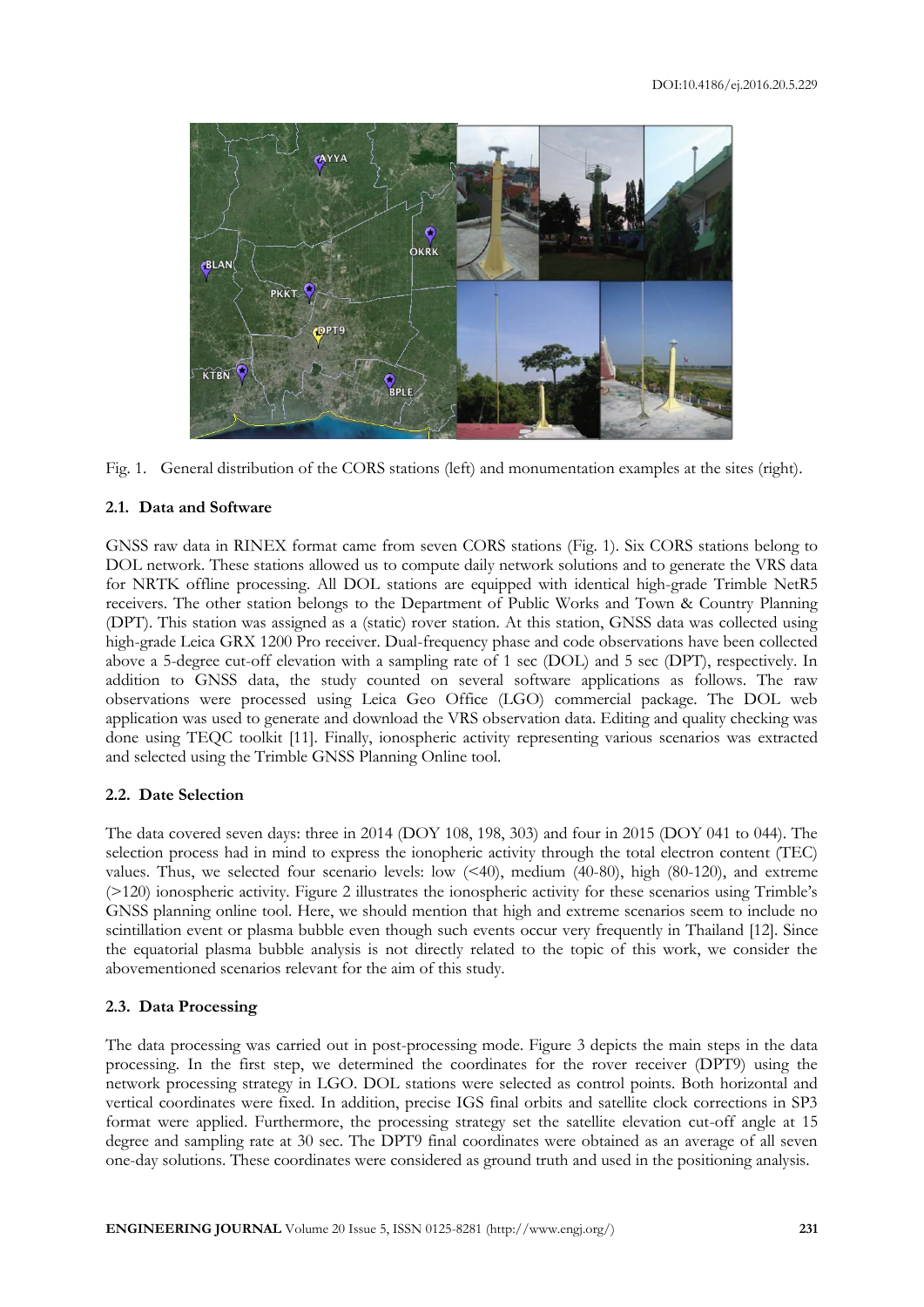

Fig. 2. Ionospheric activity during low, medium, high and extreme TEC scenarios.



Fig. 3. Data processing workflow.

In the second step, we generated VRS observations as one-day correction data for all four individual test scenarios explained above. In the third step, we prepared the DPT9 observation files using TEQC toolkit. Each 24h RINEX file from DPT9 was split into short sessions of different lengths and number of epochs (10, 30, 60, 120, 180, 360, and 720 epochs). Since the sampling rate for DPT9 was 5 sec, the 720-epoch case corresponds to 1 hour of data. For the sub-hourly cases, we considered only the first file within the hour. This means a total number of 168 samples were computed each day (Table 1). In the fourth step, we produced NRTK solutions as 3D geocentric coordinates for all files. These solutions were computed as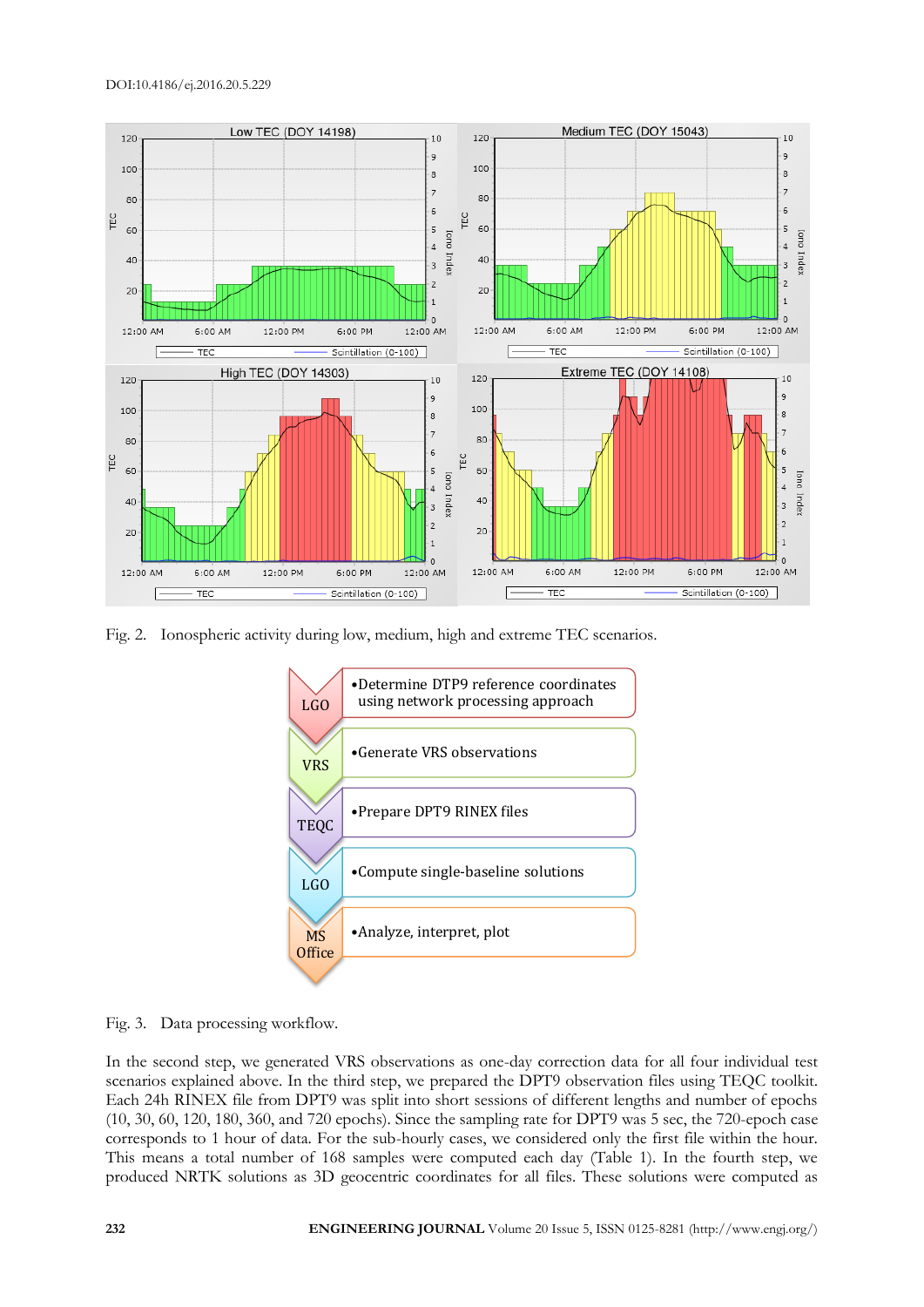single baseline between VRS and DPT9. The NRTK positions were exported to UTM coordinates for further analysis. In the final step, we analyzed, interpreted, and plotted the obtained results. They are presented in the following section.

| Epochs   | Session length | Files per day | <b>Processed</b> |
|----------|----------------|---------------|------------------|
| per file | (seconds)      |               |                  |
| 10       | 50             | 1728          | 24               |
| 30       | 150            | 576           | 24               |
| 60       | 300            | 288           | 24               |
| 120      | 600            | 144           | 24               |
| 180      | 900            | 96            | 24               |
| 360      | 1800           | 48            | 24               |
| 720      | 3600           | 24            | 24               |

Table 1. Number of epochs and session lengths at DPT9 station in various scenarios.

Table 2. Discrepancies between average and daily network solutions at DPT9 station.

| <b>Station</b> | <b>DOY</b> | Discrepancies [m] |          |          |
|----------------|------------|-------------------|----------|----------|
|                |            | dЕ                | dN       | dh       |
| DPT9           | 14108      | $-0.001$          | $-0.003$ | $-0.020$ |
|                | 14198      | $-0.001$          | $-0.001$ | $-0.005$ |
|                | 14303      | 0.006             | $-0.000$ | 0.000    |
|                | 15041      | 0.000             | 0.006    | 0.004    |
|                | 15042      | $-0.003$          | 0.000    | 0.008    |
|                | 15043      | $-0.002$          | 0.002    | 0.011    |
|                | 15044      | 0.001             | $-0.003$ | 0.001    |

# **3. Numerical Results and Discussions**

# **3.1. Reference Coordinates**

In order to assess the positioning performance, we produced the best possible coordinates for DPT9. Thus, seven days of 24-hour data at 30 sec sampling interval were processed in a network adjustment solution using LGO processing software. All DOL CORS stations were fixed and daily WGS84 coordinates were computed for DPT9. The coordinates were transformed to UTM projection and a seven-day average solution was computed. Table 2 presents the discrepancies between the daily and the average solution. The peak-to-peak discrepancies are within 1 cm in both horizontal directions and 3 cm in the vertical direction. The day with extreme TEC values showed the largest discrepancy in the vertical component.

# **3.2. Post-Processing with VRS Data**

All VRS-based solutions were compared to the reference coordinates. In this study, we defined three main indicators to characterize the positioning performance: the rate of ambiguity fixing, the rate of position jumps, and the root mean square indicator. The rate of ambiguity fixing defines the percentage ratio between ambiguity fixed solutions and all data used in the processing. The rate of position jumps shows the percentage ratio of the ambiguity fixed solutions that fell outside the 5- and 10-cm error circle in the horizontal and vertical plane, respectively. RMSE values are computed in both horizontal and vertical directions using only the solutions with fixed ambiguity and no jumps. Figure 4 depicts the three performance indicators for different ionospheric activity scenarios.

Figure 4 indicates that VRS-based positioning depends on the session lengths and ionospheric activity. First, the longer the session the better ambiguity fixing rate. 100% ambiguity fixing rate is obtained for 720 epoch solutions and relatively moderate ionospheric activity (low and medium TEC). On the other hand, low ambiguity fixing rates (less than 80%) are obtained on intensive ionospheric activity (high and extreme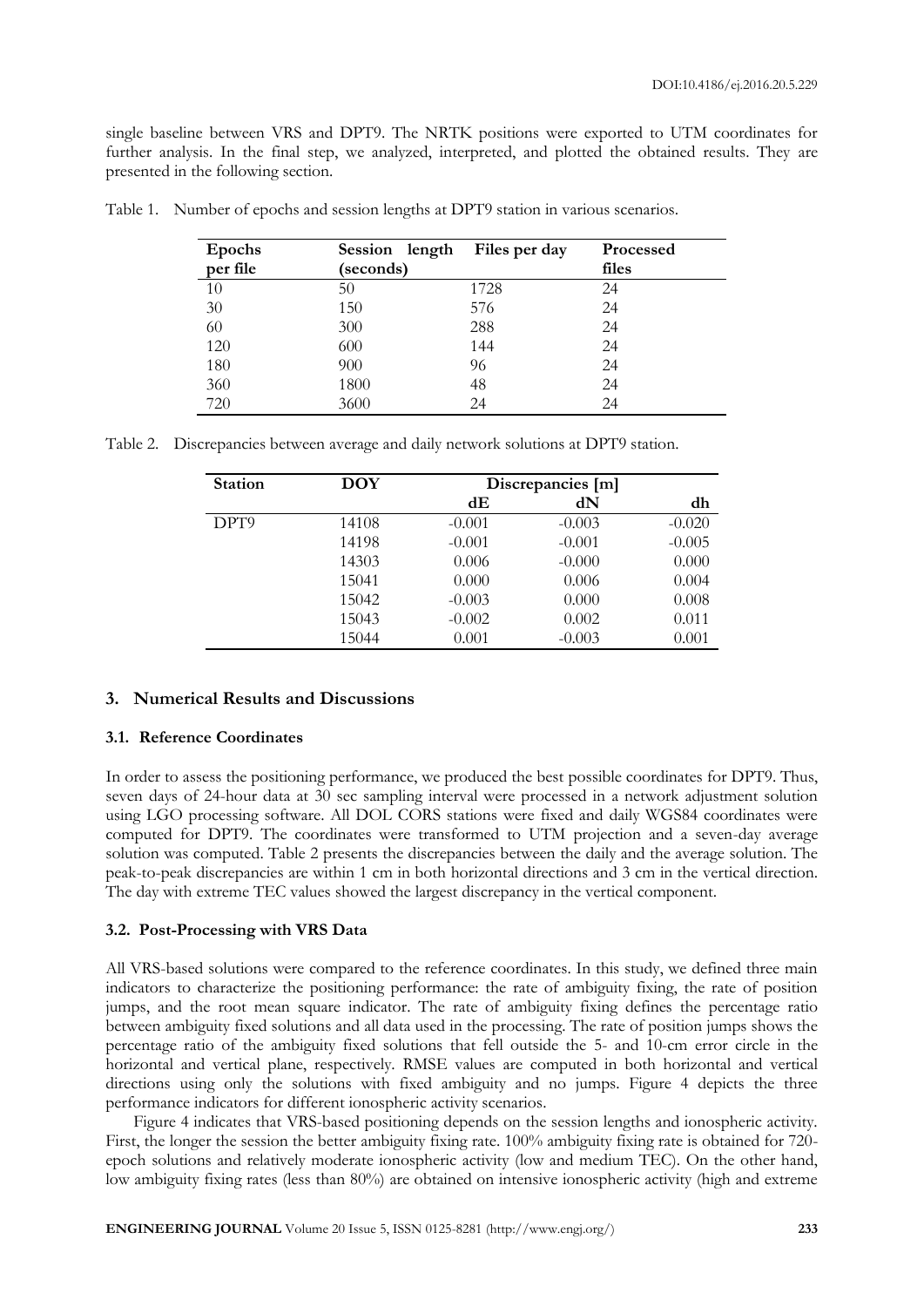TEC). Next, although the position jump rate is not correlated clearly with session length and ionospheric effects, the highest and lowest rates occur on intense and moderate TEC cases, respectively. Finally, RMSE indicator gradually decreases in both horizontal and vertical directions as the session length increases. While the differences in horizontal RMSE are not so significant, the vertical RMSE values show clear differences for different scenarios. The performance indicators demonstrate the importance of session length and the impact of residual ionospheric biases on the positioning results. Therefore, the user may be able to use DOL-VRS service for control survey. However, the user is advised to check various ionosphere or space weather monitoring services before going into the field for high-accuracy projects.



Fig. 4. Positioning performance indicators for different ionospheric activity scenarios: low (*green*), medium (*blue*), high (*yellow*) and extreme (*red*).

#### **3.3. Precision Test**

Precision is a computed statistical quantity to describe the degree of repeatability between repeated measurements of the same quantity. It is a way to describe the quality of the data with respect to random errors. Precision is traditionally measured using the standard deviation and therefore is shown in the RMS error on the data collector screen [13].

In this test, we examine how different levels of ionospheric activity (represented by TEC value) affect the precision of the solution. The 720-epoch (i.e. longest session) solutions are the only analyzed since they were the most reliable ones. Figure 5 illustrates the 720-epoch solutions for each of the four days considered. The unsuccessful ambiguity fixes and position jumps were removed. The red circle defines a 2 cm diameter circle centered on the average of all 720-epoch solutions (black dot). This circle is used to examine the daily precisions. Table 3 summarizes the daily statistics. The results show that for low TEC scenario 22 out of 24 coordinates of the solutions landed inside the circle, whereas 20 out of 24 landed inside the circle for medium TEC scenario. Moreover, for the high TEC scenario only four solutions were within the circle limits. This result is somehow surprising since for the extreme TEC conditions 50% of the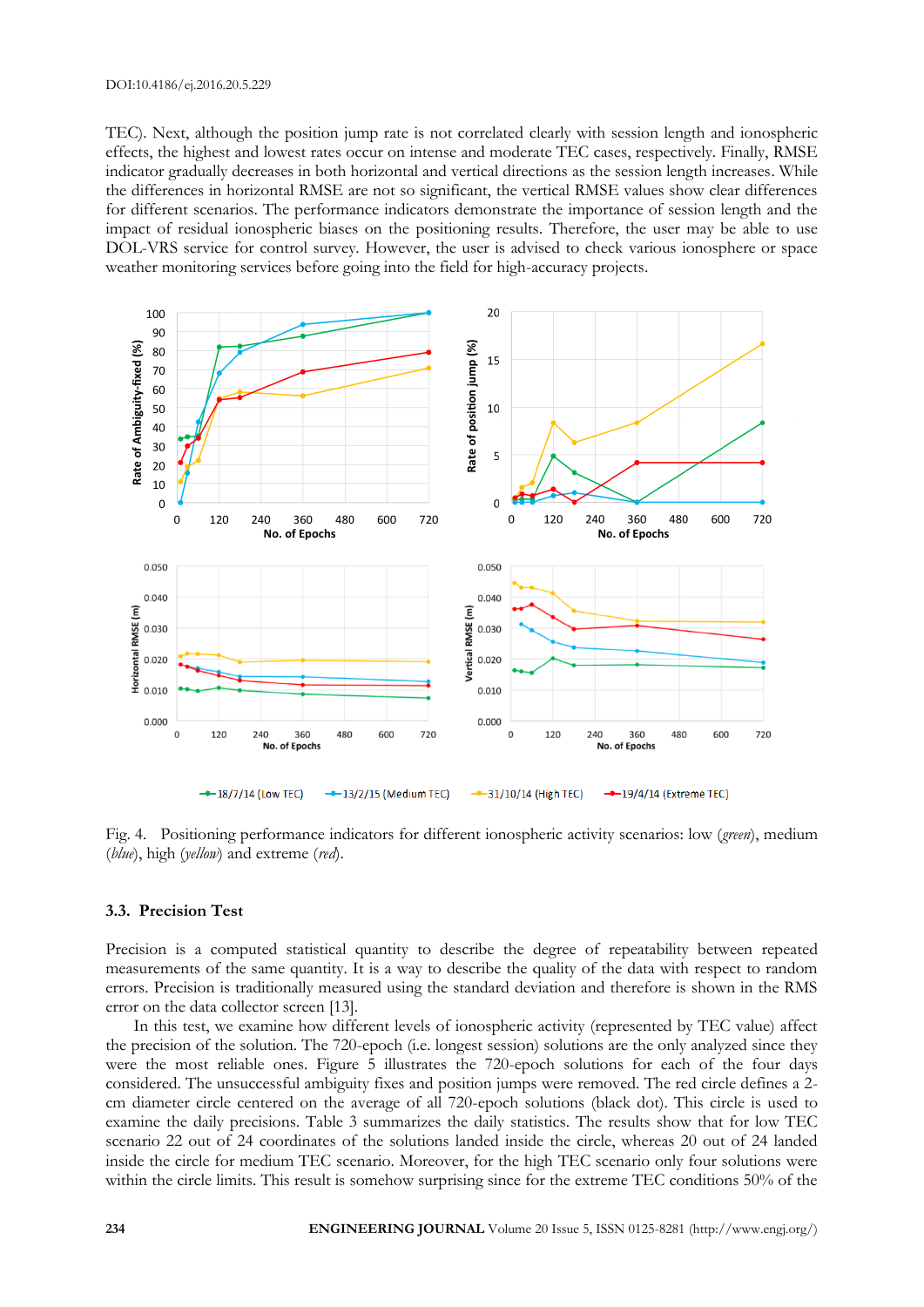solutions landed inside. Further specific investigations need to be carried out to better understand the reasons behind this result. Nevertheless, this test shows how high TEC influence significantly the solution distribution and repeatability.



Fig. 5. Horizontal scatter of the 720-epoch solutions for different TEC conditions.

| <b>Statistical</b>           | Error     | <b>TEC</b> conditions       |          |          |          |  |
|------------------------------|-----------|-----------------------------|----------|----------|----------|--|
| indicator                    | component | low                         | medium   | high     | extreme  |  |
| MAX                          | dЕ        | 0.014                       | 0.021    | 0.028    | 0.019    |  |
|                              | dN        | 0.006                       | 0.012    | 0.045    | 0.017    |  |
| MIN                          | dE        | $-0.001$                    | 0.000    | $-0.008$ | $-0.002$ |  |
|                              | dN        | $-0.005$                    | $-0.006$ | $-0.020$ | $-0.013$ |  |
| Range                        | dE        | 0.015                       | 0.021    | 0.037    | 0.021    |  |
|                              | dN        | 0.010                       | 0.018    | 0.064    | 0.030    |  |
| <b>RMSE</b>                  | dE        | 0.007                       | 0.013    | 0.019    | 0.011    |  |
|                              | dN        | 0.017                       | 0.019    | 0.032    | 0.026    |  |
| Inside 2 cm diameter circle  |           | 22                          | 20       | 4        | 12       |  |
| Outside 2 cm diameter circle |           | $\Omega$                    | 4        | 9        | 6        |  |
| No fix & position jumps      |           | $\mathcal{D}_{\mathcal{L}}$ |          | 11       | 6        |  |
| <b>TOTAL</b>                 |           | 24                          | 24       | 24       | 24       |  |

Table 3. Statistical indicators for the precision test on various TEC conditions [units: meter].

#### **3.4. Accuracy test**

Accuracy is a computed statistical quantity to describe the degree of closeness of a measured value of a quantity to its "true" value. Although the accuracy accounts for all types of errors, it is particularly related to the influence of systematic errors. Typically, the alignment to the truth is done by some method of postprocessing observations of the GNSS station constrained by CORS data [13]. Therefore, we define the seven-day average reference solution computed in section 3.1 as our truth in this analysis.

For the accuracy test, we look at the 720-epoch solutions obtained from a quiet day of the ionospheric activity. These solutions are the most reliable to be compared with the reference coordinates. Figure 6 depicts the VRS-based solutions compared to DRMS (distance root mean square) and 2-cm diameter precision circles. One can notice a small offset between the average of VRS solutions and the true value of about 0.7cm. This value, however, stays within the limits of both circles. In addition, 90.9% of the solutions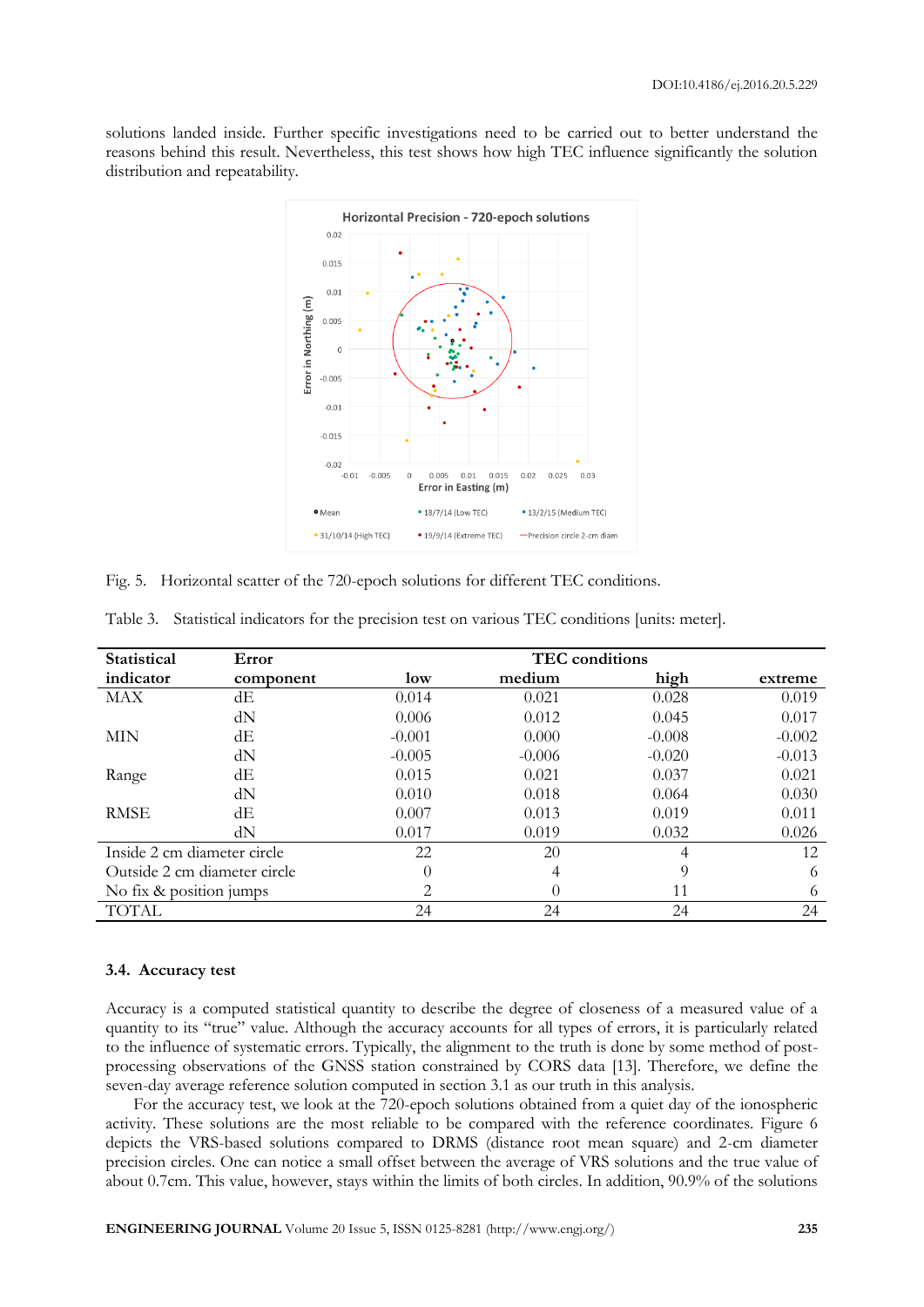landed inside DRMS circle, whereas 91.6% do no exit the 2-cm diameter circle. However, most of the short sessions and their VRS solutions fell outside the 2-cm testing circle indicating they do not reach the positioning specifications for high accuracy projects.



Horizontal Precision vs. Accuracy on 18-Jul-2014 (Low TEC)

Fig. 6. Horizontal precision vs. accuracy.



#### 720-epoch solutions

Fig. 7. Vertical error distribution during each observation day.

|  | Table 4. Vertical error statistics for the 720-epoch solutions. |  |  |  |  |
|--|-----------------------------------------------------------------|--|--|--|--|
|--|-----------------------------------------------------------------|--|--|--|--|

| <b>TEC</b>      | DOY   | Statistical indicator [m] |            |       |            |             |
|-----------------|-------|---------------------------|------------|-------|------------|-------------|
| conditions      |       | MAX                       | <b>MIN</b> | Range | <b>AVG</b> | <b>RMSE</b> |
| $_{\text{low}}$ | 14198 | 0.004                     | $-0.035$   | 0.039 | $-0.014$   | 0.017       |
| medium          | 15043 | 0.017                     | $-0.049$   | 0.066 | $-0.010$   | 0.019       |
| high            | 14303 | 0.030                     | $-0.071$   | 0.101 | $-0.014$   | 0.032       |
| extreme         | 14108 | 0.009                     | $-0.048$   | 0.056 | $-0.021$   | 0.026       |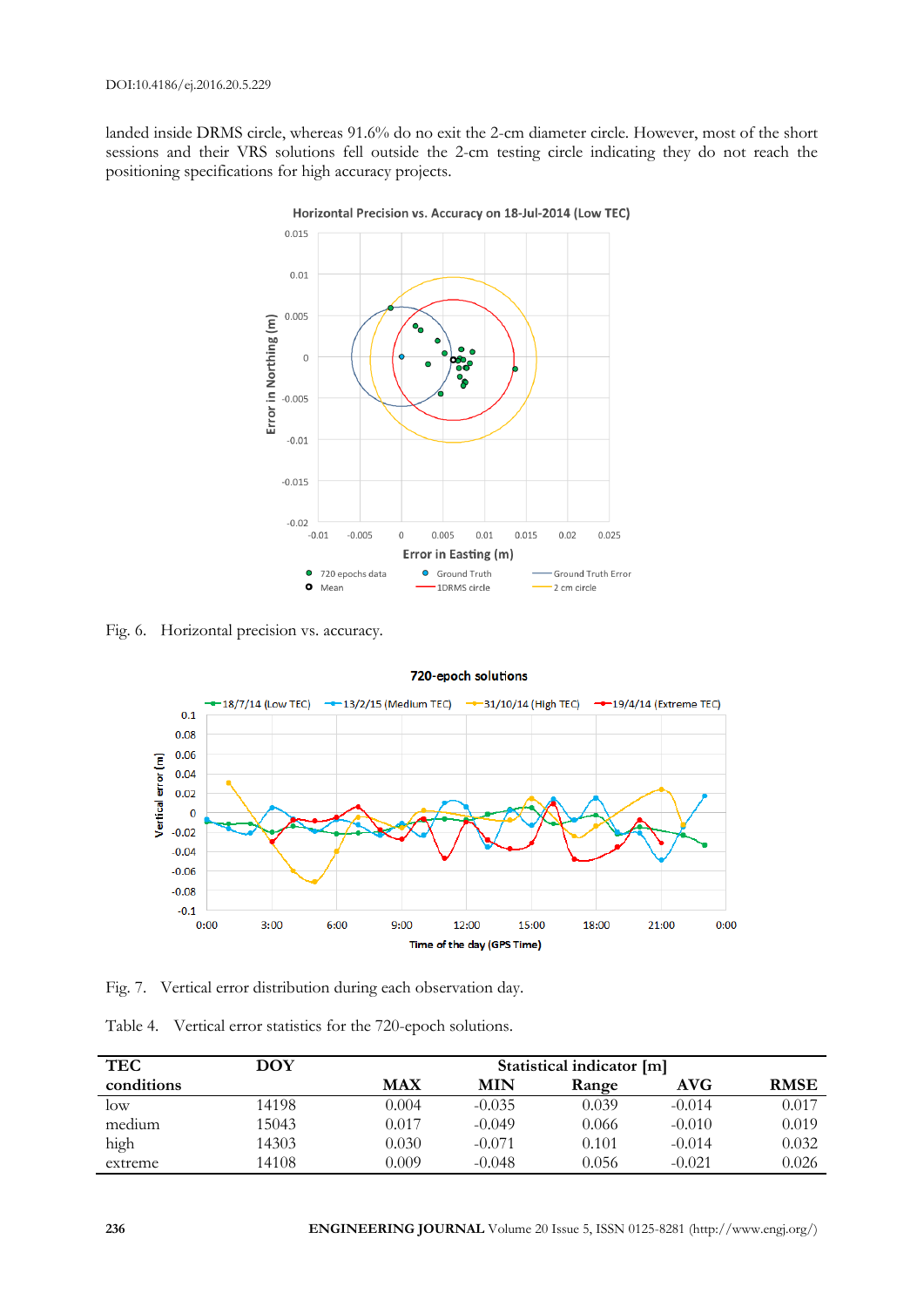#### **3.5. Vertical component**

NRTK positioning provides also information in the vertical direction. In this test, we examine the precision and reliability of the vertical component in a same manner as in the previous section. Figure 7 illustrates the 720-epoch vertical solutions for each observation day. It seems that all solutions show a negative bias of 1.0 to 2.1 cm. The peak-to-peak errors vary from 3.9 cm (low TEC) to 10.1 cm (high TEC). These variations may not be suitable for high-precision control survey. Generally, the RMS errors are between 1.7 and 3.2 cm. Table 4 summarizes the main statistics for the 720-epoch vertical solutions. Nevertheless, the results also indicate that higher precision may be achieved during quiet days. In addition, increased observation session length produces better precisions and is essential when elevations are determined using GNSS positioning.

### **4. Conclusions**

This study has aimed to provide an investigation on the feasibility of DOL-VRS service for establishing survey control. Thus, three performance indicators were defined: the rate of ambiguity fixing, the rate of position jumps, and the root mean square indicator. The numerical results revealed that reliable survey control depends on the session length and the residual ionospheric bias. For example, at least 180 observation epochs are needed on good ionospheric conditions. However, 720 epochs or more are needed if ionospheric activity increases. For shorter session lengths, there is a high probability not to be able to get an ambiguity-fixed solution or to get an incorrect ambiguity-fixed solution. The increase in ionospheric activity influences directly the spread of the solution in both horizontal and vertical directions. In this study, 60.4% of the solutions (58 out of 96) landed inside a 2-cm diameter circle, whereas 19.8% of the solutions (19 out of 96) landed outside the circle. The remaining 19.8% included no ambiguity-fixed solutions and/or position jumps. The best results were obtained on the day with low TEC values when all 720-epoch solutions felt inside the circle. In addition, VRS solutions exhibited an offset of about 0.7 cm with respect to a seven-day average network solution. On the other hand, the errors in the vertical direction for 720 epoch solutions displayed peak-to-peak variations of 3.9 cm (low TEC) to 10.1 cm (high TEC). These variations may be too large for certain high-precision control surveys. In addition, the RMS vertical errors were between 1.7 and 3.2 cm. Thus, we advice users to exert caution when using the service for highprecision control surveys. The user is advised to take average of multiple occupations on the same mark on different times of the same day or different days. The occupations should be separated in time to allow changes in the constellation geometry and ionospheric conditions. Furthermore, the user should also follow the updates from various space weather monitoring services before going into the field for high-accuracy projects. Such practice will enhance the productivity and reliability to establish high accuracy survey control.

### **Acknowledgements**

This research was partially funded by the Chulalongkorn University Ratchadaphisek Somphot Endowment Grant GDNS 57-041-21-002. The first author would like to acknowledge support from the Department of Lands (DOL) and the Department of Public Works and Town & Country Planning (DPT) in completing his senior project.

# **References**

- [1] U. Vollath, A. Buecherl, H. Landau, C. Pagels, and B. Wagner, "Multi-base RTK positioning using virtual reference stations," in *Proc. the 13th International Technical Meeting of the Satellite Division of The Institute of Navigation (ION GPS 2000)*, Salt Lake City, UT, 2000, pp. 123-131.
- [2] H. Landau, U. Vollath, and X. Chen, "Virtual reference station systems," *Journal of Global Positioning Systems*, vol. 1, no. 2, pp. 137-143, 2002.
- [3] C. Rizos and C. Satirapod, "Contribution of GNSS CORS infrastructure to the mission of modern geodesy and status of GNSS CORS in Thailand," *Engineering Journal*, vol. 15, no. 1, pp. 25-42, 2011.